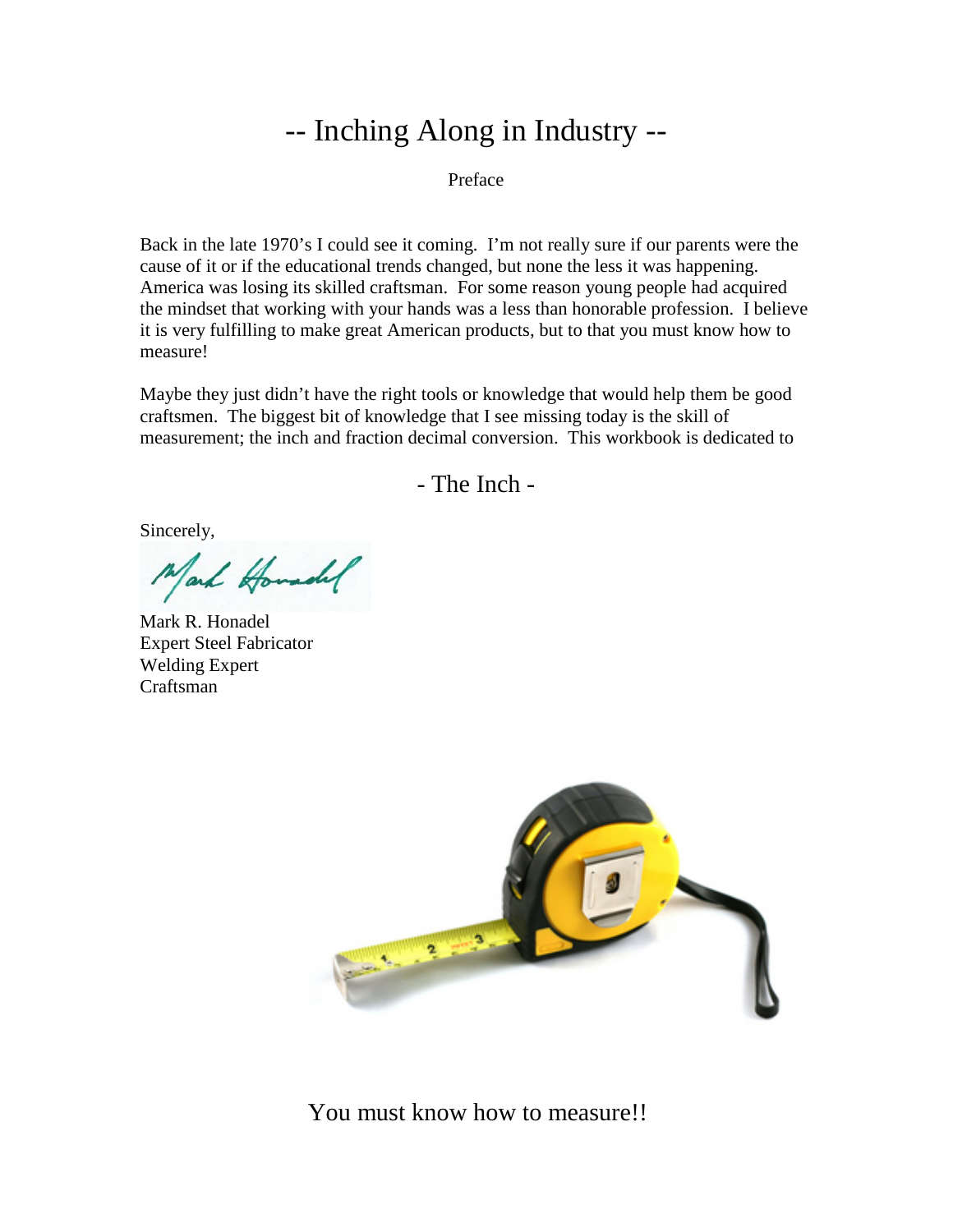## The Inch

The inch is a unit of measure. Easy right? 12 inches equals one foot, three feet equal one yard. But let's focus on the inch.



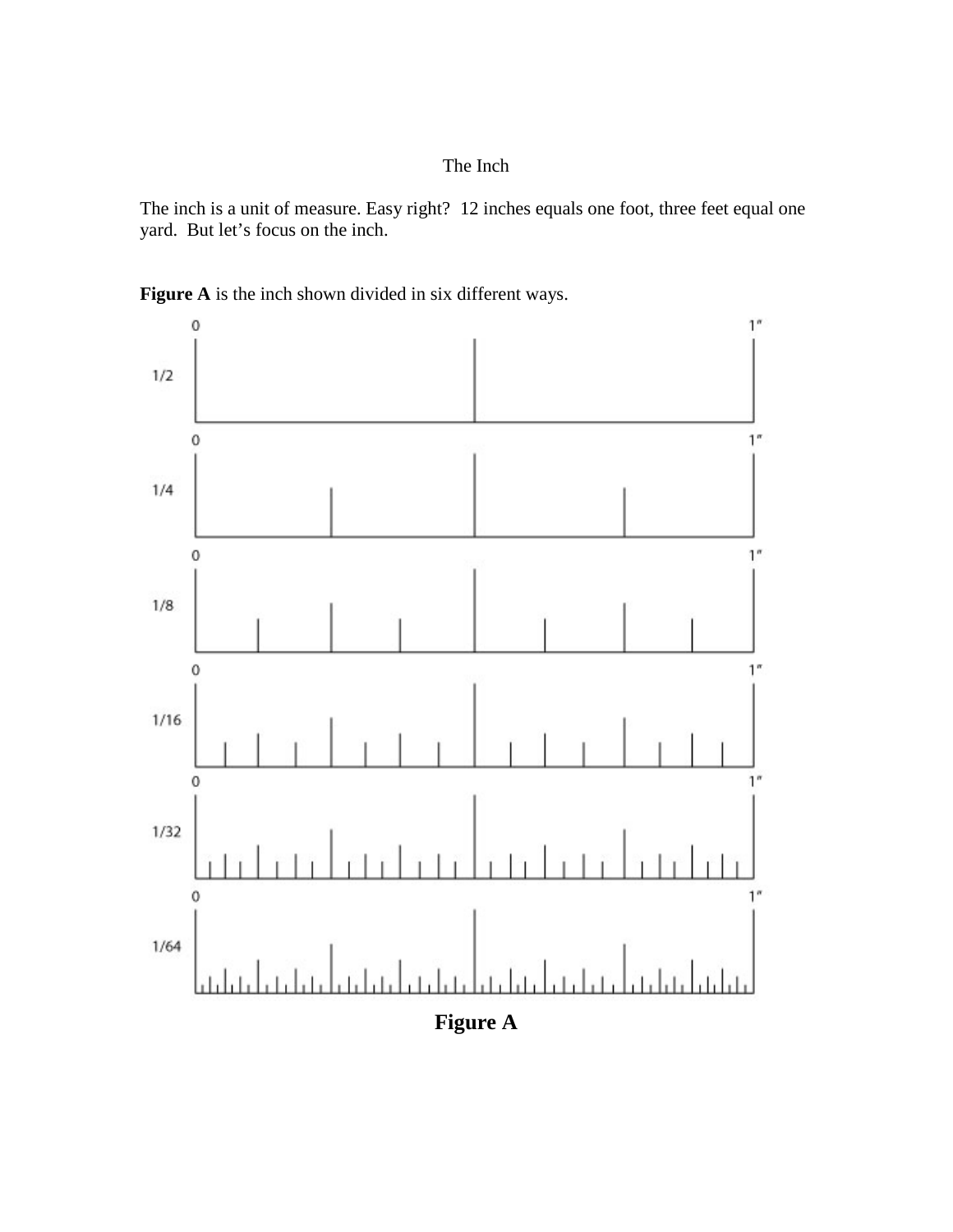**Figure B** shows the inch in just one way – one inch divided into 16 pieces. See how you could peel away each 1/16 of an inch.



## **Figure B**

Now keep in mind that these diagrams of the inch are not to the correct scale. We all know the inch is only this long \_\_\_\_\_\_\_\_\_\_\_ , we made these diagrams larger for easier learning.

Now you're thinking to yourself, this isn't so bad. We can take the inch and divide it up or split it into many different pieces. But remember, each piece of the inch is a unit of length or measurement.

**Figure C** is a nice example of the inch broken into equal, fractional segments. You must understand this diagram.



**Figure C**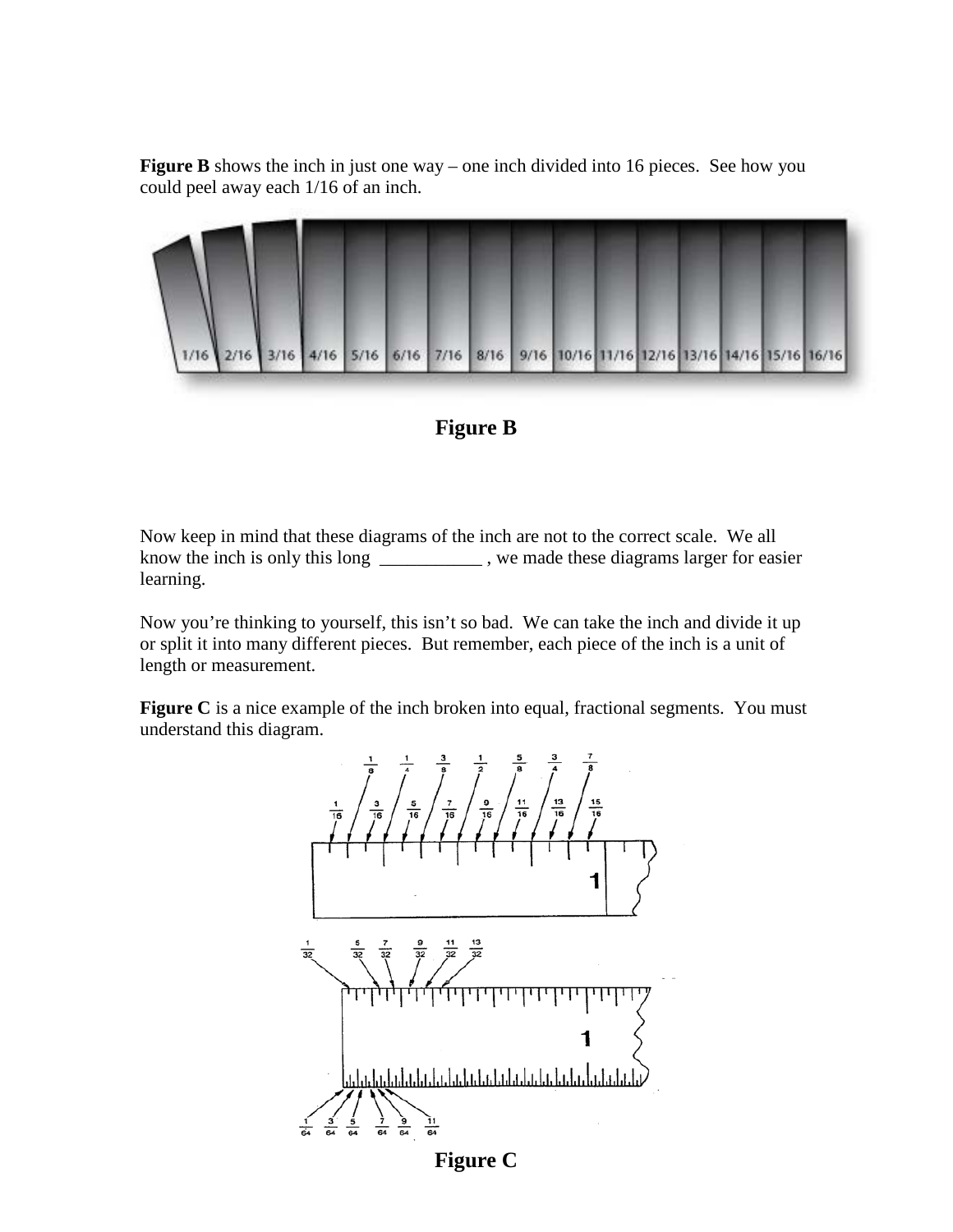The precision of the product being made will determine the level of accuracy that needs to be used.

For example:

The length of a piece of firewood could be plus or minus an inch; but a door lock for your house will be plus or minus 1/64 of an inch so it fits and works properly.

Just so you don't become overconfident, here is how I see the inch in my brain.

| <b>Fraction</b> | <b>Decimal</b> | <b>Fraction</b> | <b>Decimal</b> |
|-----------------|----------------|-----------------|----------------|
| 1/64            | .015625        | 33/64           | .515625        |
| 1/32            | .03125         | 17/32           | .53125         |
| 3/64            | .046875        | 35/64           | .546875        |
| 1/16            | .0625          | 9/16            | .5625          |
| 5/64            | .078125        | 37/64           | .578125        |
| 3/32            | .09375         | 19/32           | .59375         |
| 7/64            | .109375        | 39/64           | .609375        |
| 1/8             | .125           | 5/8             | .625           |
| 9/64            | .140625        | 41/64           | .640625        |
| 5/32            | .15625         | 21/32           | .65625         |
| 11/64           | .171875        | 43/64           | .67185         |
| 3/16            | .1875          | 11/16           | .6875          |
| 13/64           | .203125        | 45/64           | .703125        |
| 7/32            | .21875         | 23/32           | .71875         |
| 15/64           | .234375        | 47/64           | .734375        |
| 1/4             | .25            | 3/4             | .75            |
| 17/64           | .265625        | 49/64           | .765625        |
| 9/32            | .28125         | 25/32           | .78125         |
| 19/64           | .296875        | 51/64           | .796875        |
| 5/16            | .3125          | 13/16           | .8125          |
| 21/64           | .328125        | 53/64           | .828125        |
| 11/32           | .34375         | 27/32           | .84375         |
| 23/64           | .359375        | 55/64           | .859375        |
| 3/8             | .375           | 7/8             | .875           |
| 25/64           | .390625        | 57/64           | .890625        |
| 13/32           | .40625         | 29/32           | .90625         |
| 27/64           | .421875        | 59/64           | .921875        |
| 7/16            | .4375          | 15/16           | .9375          |
| 29/64           | .453125        | 61/64           | .953125        |
| 15/32           | .46875         | 31/32           | .96875         |
| 31/64           | .484375        | 63/64           | .984375        |
| 1/2             | .50            | 1               | 1.00           |

**Figure D**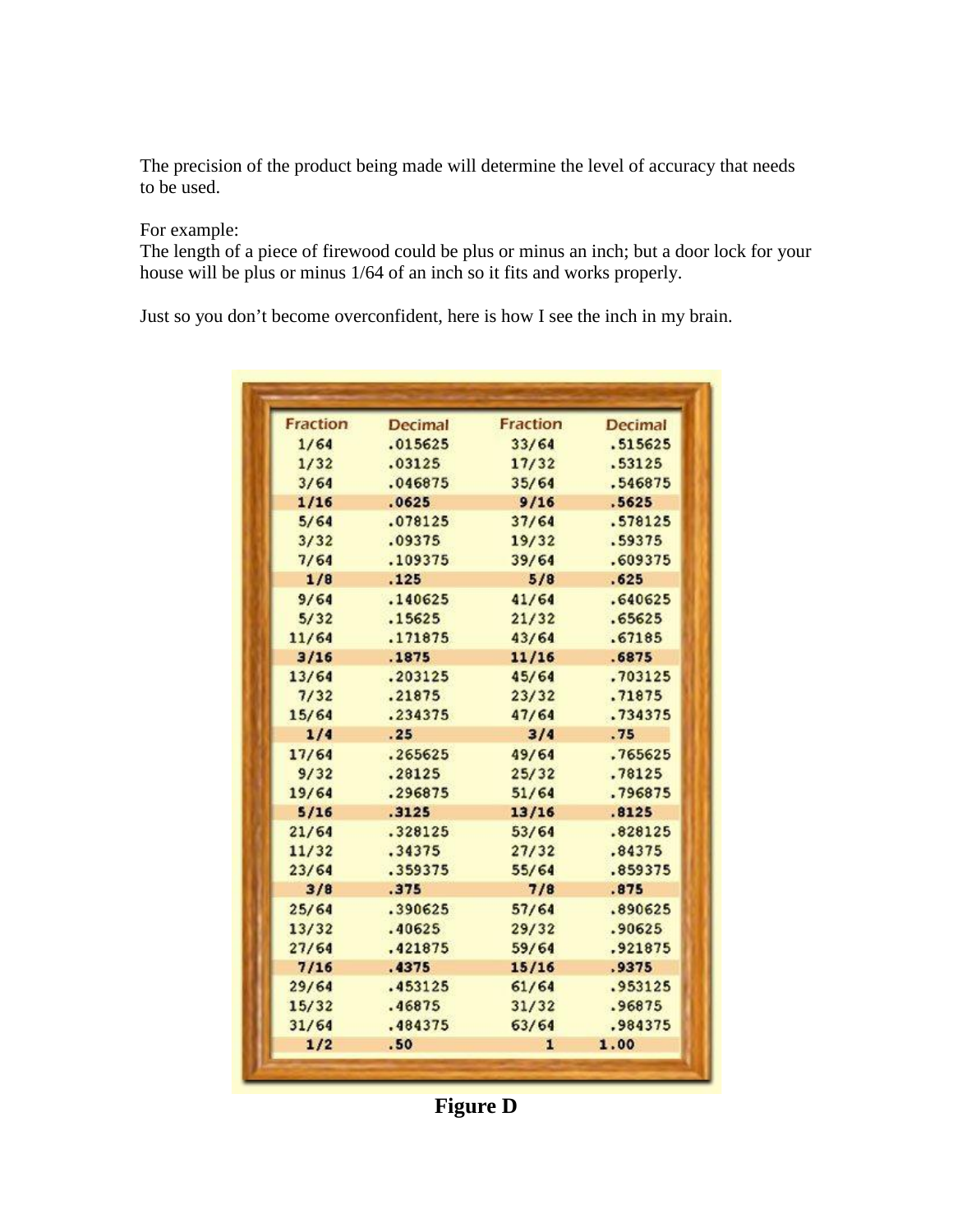Boy, where did all these decimal numbers and fractions come from?

Let's discuss the decimal. Decimals come from fractions. For example:

 $1/4 = .25$ 

Simple, right? But how do we do this? Let's review:

$$
\begin{array}{r} .25 \\ 4\sqrt{1.00} \\ .8 \\ .20 \end{array}
$$

Voila! You just took a fraction and turned it into a decimal.

This can be done with any fraction you can make. Simply divide the denominator into the numerator. Example:

$$
.515625
$$
  
33/64 = 64 $\sqrt{33.00}$ 

Now you know that .75 is 3/4 and 3/4 is .75 -- both being a unit of measure, or a part of that inch.

Now if you look at the decimal chart in Figure D notice that the inch goes from 0 to 1.000, or in this decimal language, that means we divide the inch into 1000 different pieces. If we were to divide our inch into 1,000 pieces how many pieces would be in 1/4 inch?

 $1/4$  inch = .250

I hope by now you have realized that if you start at the point of 0 and move from that point, creating distance. And distance needs to be measured.

The inch can be measured in fractions, 1/64, 1/32, 1/16/ 1/8, 1/4, 1/2. All of which can be converted into a decimal.

The inch could be measured in tenths, hundredths or thousandths, depending on how many pieces you split your inch into.

Now why do you think there are different ways to split up and measure the inch? The reason is different trades, like woodworking, carpentry, plumbing, nursing, electrical, steel fabricating, etc. do not have to be as accurate in measuring.

If you pursue a career working in a machine shop, tool and die work, or inspection, or science, the unit of measurement becomes much more accurate; down to the .0001 of an inch.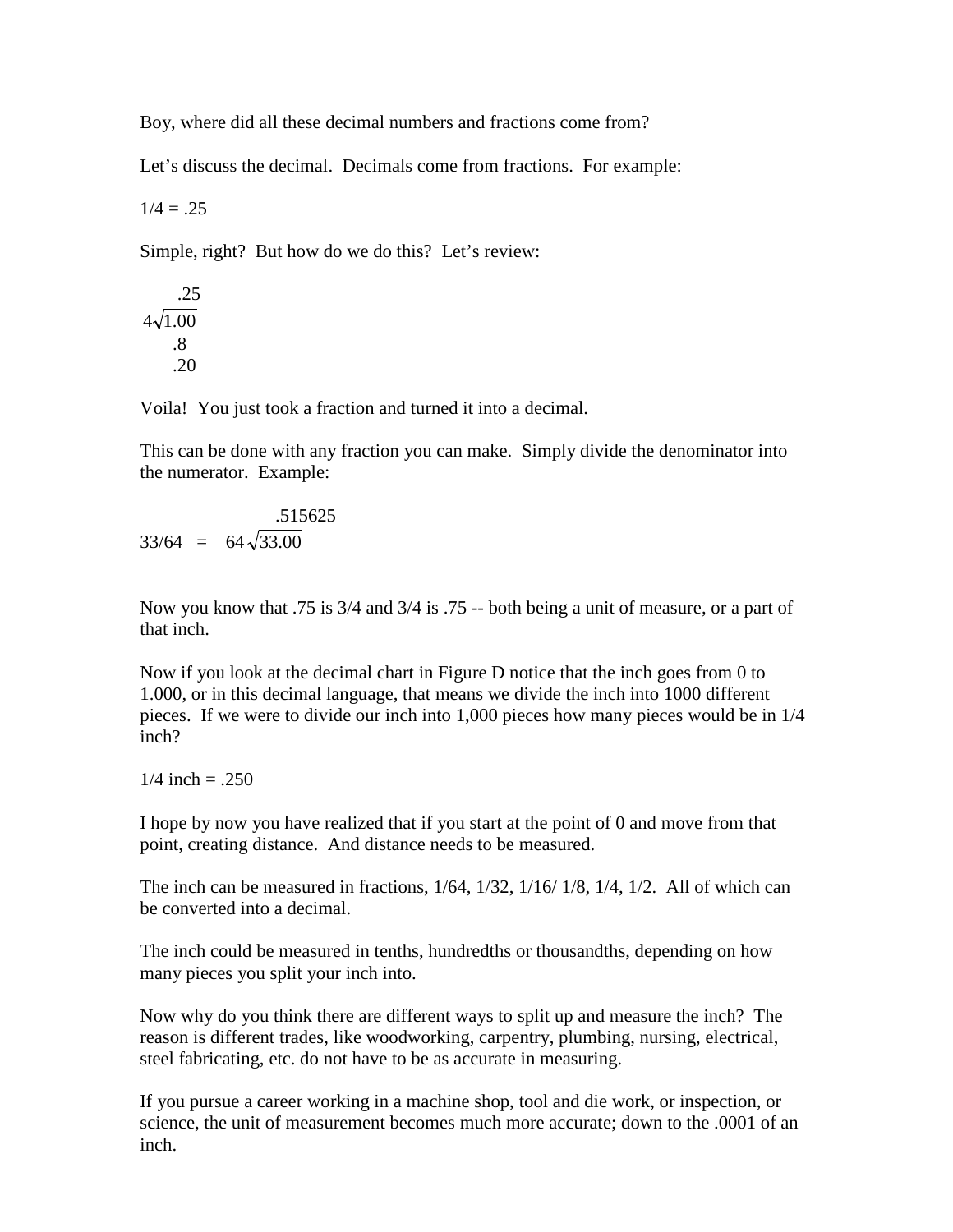Let's review **Figure D** again. If I took the measurement of 6.3 inches, keeping in mind that the arrow is pointing to the dot between the 6 and the 3, you would pronounce the number as six and three tenths inches. If I changed it to 6.375 inches you would pronounce it as six and three hundred seventy five thousandths inches. 6.375 inches is also 6 3/8 inches. If you were a machinist you would say six and three hundred seventy five thousands, or a carpenter you would use the terminology six and three eighths.

We could use any number or combinations of numbers but they all would be a unit of measurement.

You may be asking yourself "Why do we need so many different forms of measurement?" Imagine buying a pair of pants or shoes and not having consistent methods of measurement. It would be terrible. Or how about the car you drive or the airplane you travel in? Imagine what would happen if it was manufactured without the high standards of measurement. It could be very unsafe, not work or not last. I can't think of any aspect of everyday life that wouldn't be affected if we didn't have accurate measurement.

When it comes to America's craftsmen; it could be steel fabricators, welders, plumbers, electricians, carpenters, machinists, etc; all these trades require the fine art of measurement.

Measuring is endless. Remember, you could divide an inch into a million pieces or just into two pieces. The level of accuracy and precision depends on the need and the cost.

We could talk about the inch forever, but once you know how to measure, you can measure anything.

We have covered a lot of information about measuring, but let's see how much you have learned. Attached is a short quiz that you should have no problem answering.

Now go forth and make good, properly measured American products!